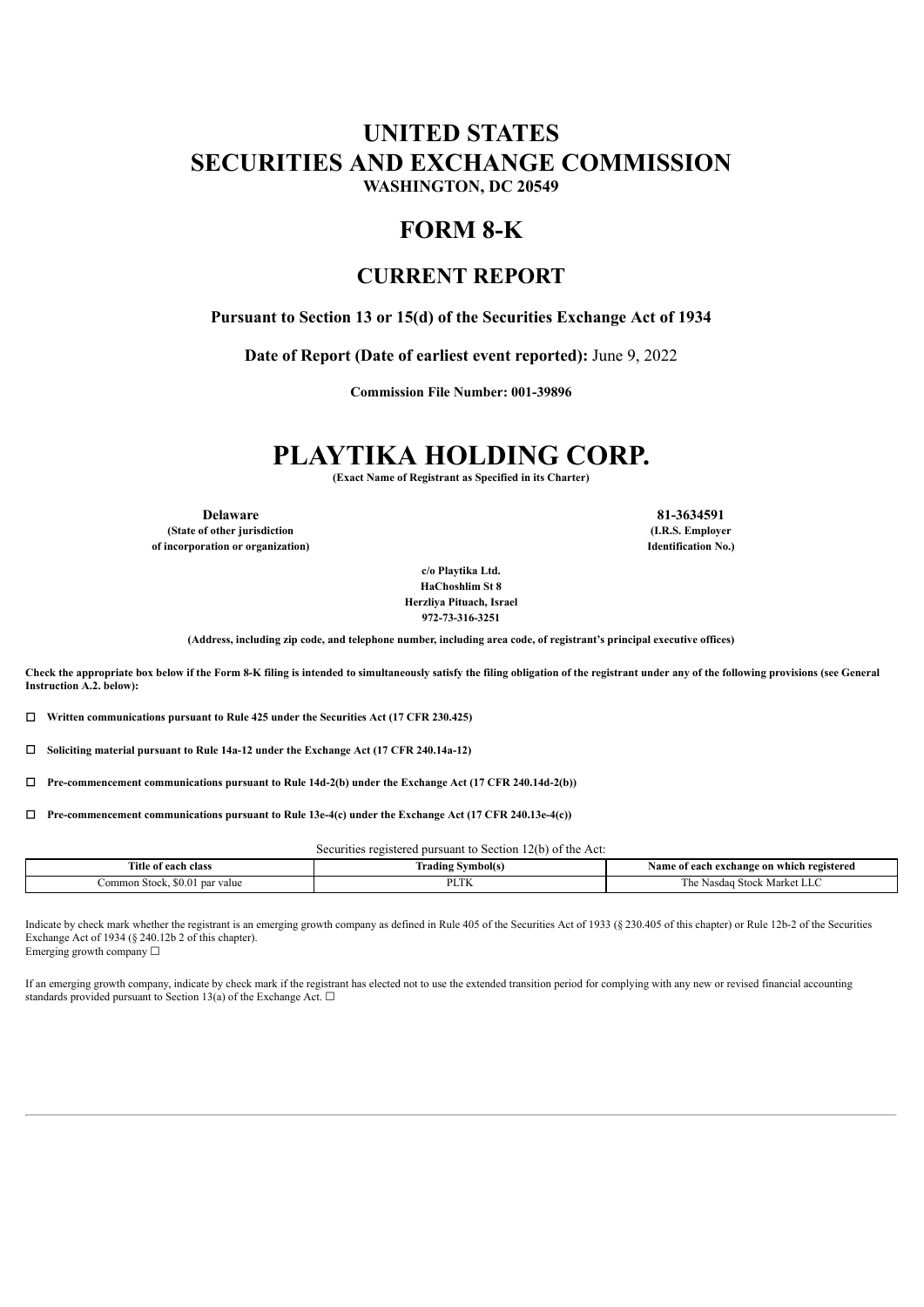#### **Item 5.07 Submission of Matters to a Vote of Security Holders.**

The annual meeting of stockholders (the "Annual Meeting") of Playtika Holding Corp. ("Playtika") was held on June 9, 2022.

All of the nominees for director listed in Proposal 1 in Playtika's Definitive Proxy Statement on Schedule 14A, as filed with the Securities and Exchange Commission on April 28, 2022 (the "Proxy Statement"), were elected to serve on Playtika's board of directors by the following vote:

| <b>Name of Nominee</b> | <b>Votes For</b> | <b>Votes Withheld</b> | <b>Broker Non-Votes</b> |
|------------------------|------------------|-----------------------|-------------------------|
| Robert Antokol         | 275,088,542      | 7,157,970             | 7,770,823               |
| Marc Beilinson         | 273,407,924      | 8,838,588             | 7,770,823               |
| Hong Du                | 275,719,114      | 6,527,398             | 7,770,823               |
| Dana Gross             | 280,470,945      | 1,775,567             | 7,770,823               |
| Tian Lin               | 275,139,687      | 7,106,825             | 7,770,823               |
| Wei Liu                | 249,987,485      | 32.259.027            | 7,770,823               |
| Bing Yuan              | 252,610,140      | 29,636,372            | 7,770,823               |

Proposal 2 in the Proxy Statement, a proposal to ratify the selection of Kost Forer Gabbay & Kasierer, a member of Ernst & Young Global, as Playtika's independent registered public accounting firm for the year ending December 31, 2022, was approved by the following vote:

| Votes For       | <b>Votes Against</b> | Abstentions       | <b>Broker Non-Votes</b> |
|-----------------|----------------------|-------------------|-------------------------|
| 150<br>288,751. | 262.818              | 200<br>-<br>5,338 |                         |

Proposal 3 in the Proxy Statement, a proposal to approve, on an advisory (non-binding) basis, the compensation of Playtika's named executive officers as described in the Proxy Statement, was approved by the following vote:

| Votes For                 | Votes<br>Agains           | ıons           | Non-Votes<br>Broker                        |
|---------------------------|---------------------------|----------------|--------------------------------------------|
| ר ∧<br>.865<br>$\sim$ 1.4 | 389<br>.<br>261<br>$\sim$ | 250<br>ס ק∠, י | $0^{\circ}$<br>$\sim$<br>$\prime$<br>0.043 |